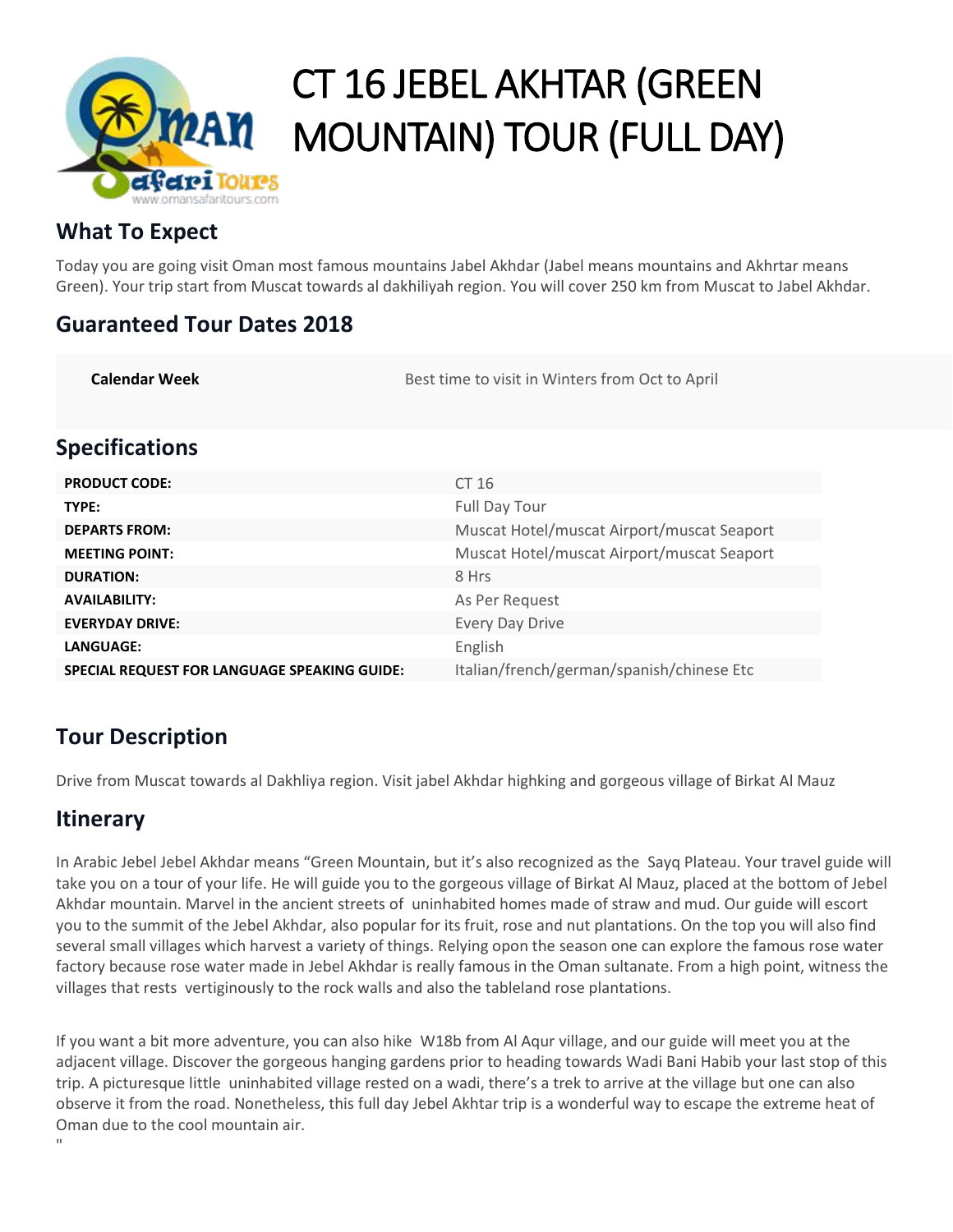# **Know Before Tour Start**

**Per person cost is based on group of 4 person as minimum**

## **What you will do**

- Pick up & Drop off Muscat Hotel/Port
- Dicover Oman hiking as Jabel Akhdar and Oman old village Birkat al mose
- Tour Towads Oman al dakhliya regional meet local people when you will be Jabal akhdar
- Enjoy visit Bikat Al Mose village and view point of the village
- Walking shoes is must

## **What's Included**

- Full day tour as per above mentioned itinerary.
- 4WD car with English speaking Guide cum Driver
- Mineral water during the tour.
- Entrance fees.

## **What's not Included**

- Any air fare
- VISA charges.
- All meals other than mentioned.
- All expenses of personal in nature.
- Anything which is not specifically mentioned in inclusions part.

## **Important note**

- Driver & Driver cum Guide will be formally dressed during the Tours & Tranfers
- Proper Cleanliness Should be mentioned in all the vehicles provided during any services
- Microphone wrok all the time in coaches

## **Cancellation Policy**

Cancel up to 1 day in advance for a full refund

## **ADDITIONAL NOTE**

Please note that this tour is on request basis and can be started any day of the week. In case we are not able to secure the accommodation as per the above program we would give you the option of operating the tour in reverse

**All Museum / forts visits are subject to change without notice. Museums are normally closed on, Fridays, Saturdays and Public Holidays. Similarly visits to forts may be changed without notice since certain forts are often closed temporarily for renovations on a regular basis.**

\*\* The Sultan Qaboos Grand Mosque in Muscat can be visited between 0800 – 1100 hrs on working days from Saturdays to Thursdays and it remains closed on Friday and public holidays